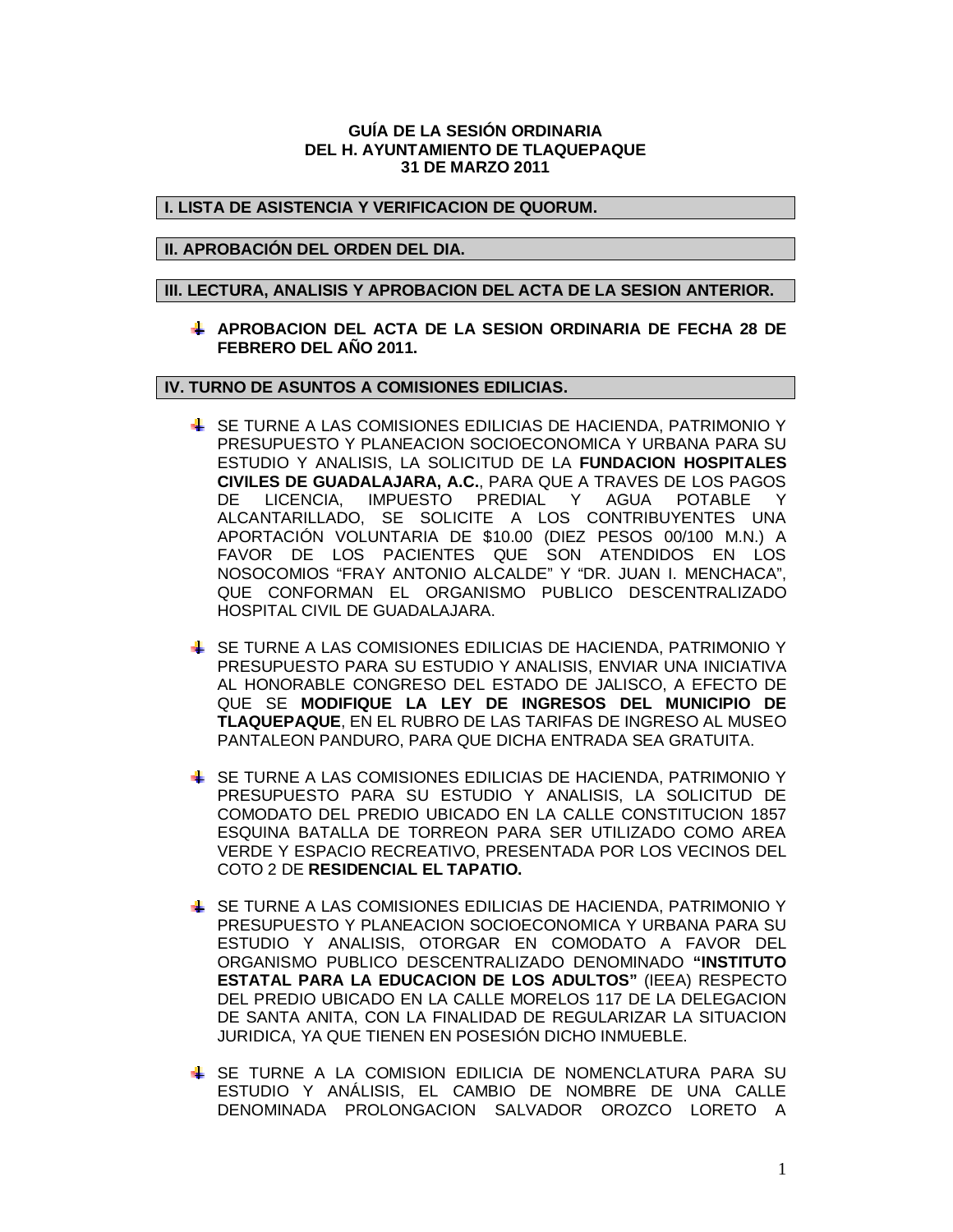PROLONGACION DE LA CALLE SAN PEDRO EN LA COLONIA **ALVARO OBREGON** DE ESTA MUNICIPALIDAD.

- SE TURNE A LAS COMISIONES EDILICIAS DE HACIENDA, PATRIMONIO Y PRESUPUESTO PARA SU ESTUDIO Y ANALISIS, LA SOLICITUD DEL C. ELIAS MICHEL CUEVAS PARA QUE SE LE INDEMNICE POR LA AFECTACIÓN DE 6,616.84 M2, DE SU PREDIO RUSTICO DENOMINADO **"LOS GACHUPINES",** UBICADO AL NORESTE DE SAN MARTIN DE LAS FLORES DE ABAJO EN EL MUNICIPIO DE TLAQUEPAQUE.
- SE TURNE A LAS COMISIONES EDILICIAS DE HACIENDA, PATRIMONIO Y PRESUPUESTO PARA SU ESTUDIO Y ANALISIS, LA MODIFICACION DEL ACUERDO DE AYUNTAMIENTO DE FECHA 28 DE JUNIO DE 2007, EN VIRTUD DE QUE SE AUTORIZO LA SUSCRIPCION DE UN CONTRATO DE COMODATO A FAVOR DE LA SECRETARIA DE EDUCACION PUBLICA, POR UNA SUPERFICIE DE 576 M2, CUANDO DEBIO SER POR 482.50 M2, EN LA COLONIA **LINDA VISTA.**
- SE TURNE A LAS COMISIONES EDILICIAS DE HACIENDA, PATRIMONIO Y PRESUPUESTO PARA SU ESTUDIO Y ANALISIS, LA MODIFICACION DEL ACUERDO DE FECHA 26 DE JUNIO DE 1980 MEDIANTE EL CUAL SE AUTORIZARON TRES DONACIONES A LA SECRETARIA DE EDUCACION PUBLICA PARA QUEDAR COMO COMODATO.
- SE TURNE A LAS COMISIONES EDILICIAS DE HACIENDA, PATRIMONIO Y PRESUPUESTO PARA SU ESTUDIO Y ANALISIS, LA MODIFICACION O CANCELACION DEL CONTRATO DE COMODATO CELEBRADO CON LA ARQUIDIOCESIS DE GUADALAJARA CON FECHA 30 DE MAYO DE 2003, DE UN PREDIO LOCALIZADO EN EL **FRACCIONAMIENTO PARQUES SANTA CRUZ DEL VALLE**, EN VIRTUD DE QUE LAS MEDIDAS APROBADAS Y LAS QUE FISICAMENTE REGISTRA EL INMUEBLE SON DISTINTAS.
- SE TURNE A LAS COMISIONES EDILICIAS DE HACIENDA, PATRIMONIO Y PRESUPUESTO PARA SU ESTUDIO Y ANALISIS, LA DESINCORPORACION DEL PREDIO PROPIEDAD MUNICIPAL UBICADO EN PERIFERICO SUR, ENTRE FERROCARRIL A MANZANILLO Y CALLE COLON, EN LA COLONIA MANUEL LOPEZ COTILLA, PARA LA **VENTA AL ACTUAL POSESIONARIO.**
- SE TURNE A LAS COMISIONES EDILICIAS DE HACIENDA, PATRIMONIO Y PRESUPUESTO Y PLANEACION SOCIOECONOMICA Y URBANA PARA SU ESTUDIO Y ANALISIS, LA EJECUCIÓN DE LA OBRA PÚBLICA DENOMINADA **"CONSTRUCCIÓN DE UN CENTRO COMERCIAL CON 90 LOCALES Y 2 NÚCLEOS DE BAÑOS. CONSTRUIDOS EN 3 NIVELES Y EN UNA SUPERFICIE APROXIMADA DE 1,500 METROS CUADRADOS"**, CON UNA INVERSIÓN DE \$9'600,000.00 (NUEVE MILLONES SEISCIENTOS MIL PESOS 00/100 M.N.), CON CARGO A LOS RECURSOS PROVENIENTES DEL CRÉDITO DE BANOBRAS.

# **V. LECTURA, EN CASO DE DEBATE Y APROBACION DE DICTAMENES DE COMISIONES.**

EXP. 07/2010, DICTAMEN EN SENTIDO PROCEDENTE QUE TIENE POR OBJETO: SE APRUEBA **LA MODIFICACION AL ARTICULO 128 DEL**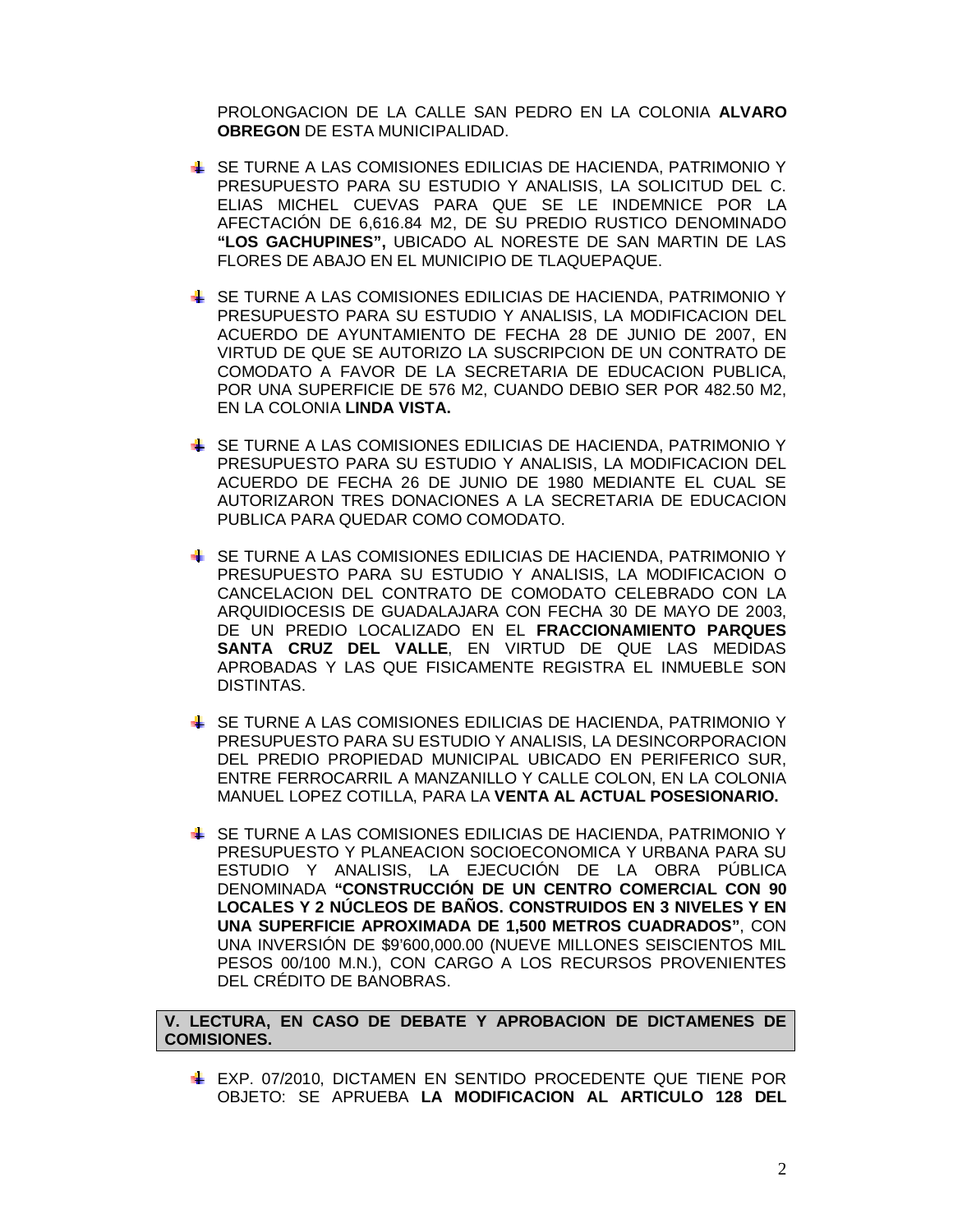# **REGLAMENTO INTERIOR DEL AYUNTAMIENTO Y DE LA ADMINISTRACION PUBLICA DEL MUNICIPIO DE TLAQUEPAQUE.**

- EXP. 23/2011, DICTAMEN EN SENTIDO PROCEDENTE QUE TIENE POR OBJETO: SE APRUEBA LA ASIGNACION DE **NOMENCLATURA** A NUEVE CALLES QUE EN LA ALCTUALIDAD NO CUENTAN CON NOMBRE OFICIAL, UBICADAS EN LA COLONIA **OJO DE AGUA**.
- **EXP. 283/2010, DICTAMEN EN SENTIDO PROCEDENTE QUE TIENE POR** OBJETO: SE APRUEBA LA PERMUTA DEL COSTO DE LAS OBRAS DESCRITAS CON ANTERIORIDAD A FIN DE TOMAR LAS OBRAS DE INFRAESTRUCTURA BÁSICA A CUENTA DE IMPUESTOS, APROVECHAMIENTOS Y/O DERECHOS QUE LE CORRESPONDA PAGAR AL URBANIZADOR POR LA ACCIÓN URBANÍSTICA DENOMINADA **"PUERTA DEL PRADO"**, HASTA POR UN MONTO DE \$1´430,524.01 (UN MILLÓN CUATROCIENTOS TREINTA MIL QUINIENTOS VEINTICUATRO PESOS 00/100 M.N.)
- EXP. 247/2010, DICTAMEN EN SENTIDO PROCEDENTE QUE TIENE POR OBJETO: SE APRUEBA LA MODIFICACIÓN DEL CONTRATO DE COMODATO OTORGADO A LA SECRETARIA DE EDUCACIÓN JALISCO EN SESIÓN DE AYUNTAMIENTO DE FECHA 27 DE FEBRERO DE 2007, RESPECTO DEL INMUEBLE LOCALIZADO EN LA CONFLUENCIA DE LAS CALLES TONALA, JUAN ÁLVAREZ DEL CASTILLO E INGENIERO TELLO DEL FRACCIONAMIENTO **"LOS ALTOS"**, EL CUAL HABÍA SIDO CONCEDIDO POR UNA SUPERFICIE DE 5,927 M2 AMPLIANDO A LA TOTALIDAD DEL PREDIO PROPIEDAD MUNICIPAL QUE ES DE 11,637.75 M2., CON EL FIN DE QUE DICHA SUPERFICIE SEA UTILIZADA PARA AULAS, CANCHAS DEPORTIVAS O UN DESTINO QUE IMPLIQUE UN BENEFICIO PARA LA EDUCACIÓN DE LOS NIÑOS PERTENECIENTES AL PLANTEL EDUCATIVO Y NO PARA QUE SEA UTILIZADO COMO ESTACIONAMIENTO HASTA EL DÍA 15 DE ABRIL DEL AÑO 2040, A EFECTO DE QUE CONCLUYA EN LA MISMA FECHA QUE EL CONCEDIDO PREVIAMENTE.
- EXP. 284/2010, DICTAMEN EN SENTIDO **IMPROCEDENTE** QUE TIENE POR OBJETO: SE RECHAZA OTORGAR EN COMODATO A FAVOR DE LA SECRETARÍA DE EDUCACIÓN JALISCO, UN ESPACIO DE 450 M2 ANEXO AL PLANTEL EN DONDE SE ENCUENTRAN UBICADAS LAS ESCUELAS PRIMARIAS **MARIANO AZUELA Y VICENTE GUERRERO**, EN VIRTUD QUE EN SESIÓN DE H. AYUNTAMIENTO DE FECHA 11 DE ABRIL DEL 2008 SE OTORGO EN COMODATO LA TOTALIDAD DEL PREDIO PROPIEDAD MUNICIPAL CON UNA SUPERFICIE DE 1,393.84 M2, POR LO QUE NO QUEDA SUPERFICIE DISPONIBLE.
- EXP. 12/2011, DICTAMEN EN SENTIDO **IMPROCEDENTE** QUE TIENE POR OBJETO: SE RECHAZA OTORGAR EN COMODATO A FAVOR DE LA ARQUIDIÓCESIS DE GUADALAJARA RESPECTO DEL PREDIO PROPIEDAD MUNICIPAL LOCALIZADO A UN COSTADO DE LA CAPILLA DEL SR. SAN JOSÉ EN EL FRACCIONAMIENTO **HACIENDAS DE SAN JOSÉ.**
- EXP. 13/2011, DICTAMEN EN SENTIDO **IMPROCEDENTE** QUE TIENE POR OBJETO: SE RECHAZA OTORGAR EN COMODATO A FAVOR DE LA ARQUIDIÓCESIS DE GUADALAJARA RESPECTO DEL PREDIO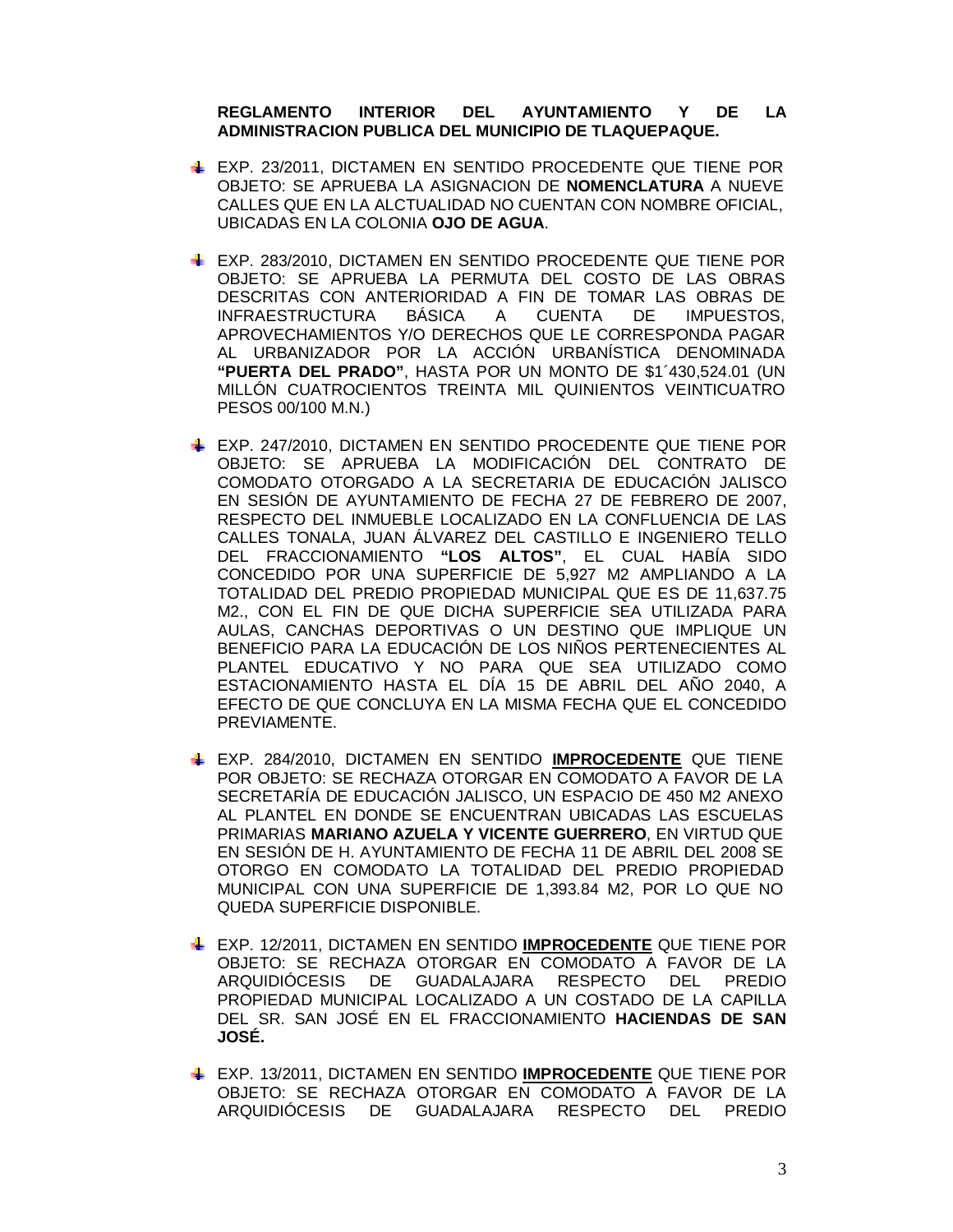PROPIEDAD MUNICIPAL LOCALIZADO EN LAS CALLES BAHÍA PELÍCANOS, BAHÍA DE TODOS LOS SANTOS Y BAHÍA DE SANTIAGO **EN EL FRACCIONAMIENTO PARQUES DE SANTA MARÍA.**

- EXP. 14/2011, DICTAMEN EN SENTIDO **IMPROCEDENTE** QUE TIENE POR OBJETO: SE RECHAZA OTORGAR EN COMODATO A FAVOR DE LA ARQUIDIÓCESIS DE GUADALAJARA EL PREDIO LOCALIZADO EN LA CALLE BAHÍA DE PICHILINGUE A UN COSTADO DE LA UNIDAD DEPORTIVA ENTRE LAS CALLES BAHÍA SANTIAGO Y BAHÍA DE LA CONCEPCIÓN, ASÍ COMO TAMBIÉN SE NIEGA ENTREGAR EL PREDIO UBICADO EN BAHÍA DE BANDERAS ENTRE BAHÍA SANTIAGO Y BAHÍA PELÍCANOS, AMBOS UBICADOS EN LA COLONIA **PARQUES DE SANTA MARIA**; EN VIRTUD DE QUE EL PRIMER PREDIO FORMA PARTE DE UN CENTRO DEPORTIVO Y EL SEGUNDO SE DESTINARÁ PARA EQUIPAMIENTO INSTITUCIONAL CON DESTINO ESCUELA SECUNDARIA PÚBLICA, TAL Y COMO SE DESPRENDE DE LA ESCRITURA PÚBLICA DE PROPIEDAD.
- EXP. 15/2011, DICTAMEN EN SENTIDO PROCEDENTE QUE TIENE POR OBJETO: SE APRUEBA OTORGAR EN DONACIÓN **5 CINCO BANDERAS** A LAS SIGUIENTES INSTITUCIONES EDUCATIVAS Y ASOCIACIONES DE VECINOS RESPECTIVAMENTE: ESCUELA PRIMARIA MA. DOLORES ESTRADA DELGADO, ESCUELA PRIMARIA JUAN DE LA BARRERA, ESCUELA JOSEFA ORTIZ DE DOMÍNGUEZ, REPRESENTANTE DE VECINOS DE LA CERRADA TECOLOTLAN DE LA UNIDAD HABITACIONAL FOVISSSTE Y AL PRESIDENTE DE COLONOS DE LA COLONIA ÁLVARO OBREGÓN.
- EXP. 146/2010, DICTAMEN EN SENTIDO PROCEDENTE QUE TIENE POR OBJETO: SE APRUEBA ENTREGAR EN COMODATO A FAVOR DE LA ARQUIDIÓCESIS DE GUADALAJARA, POR UN TÉRMINO DE 33 AÑOS EL PREDIO PROPIEDAD MUNICIPAL UBICADO EN LA COLONIA **PINTAS DE ABAJO** EN LA CALLE VISTA HERMOSA, POR LA SUPERFICIE QUE ABARCA EL TEMPLO EN EL CONSTRUIDO.
- EXP. 206/2010, DICTAMEN EN SENTIDO PROCEDENTE QUE TIENE POR OBJETO: SE APRUEBA LA DESINCORPORACIÓN Y BAJA DEL PATRIMONIO MUNICIPAL, DE LOS VEHÍCULOS DE CARGA PESADA A LOS QUE LES CORRESPONDEN LOS SIGUIENTES NÚMEROS ECONÓMICOS: 73, 75, 146, 568,570, 1145. SE AUTORIZA ENTREGAR EN DONACION AL C. FELIPE DE JESUS RODRIGUEZ CARDENAS LOS VEHICULOS DESCRITOS EN EL PUNTO ANTERIOR.
- EXP. 166/2010, DICTAMEN EN SENTIDO **IMPROCEDENTE** QUE TIENE POR OBJETO: SE RECHAZA LA INSTALACIÓN DEL **ELEVADOR** EN LA PRESIDENCIA MUNICIPAL, EN RAZÓN DE NO EXISTIR POR EL MOMENTO RECURSOS PARA DICHO PROYECTO.
- EXP. 222/2010, DICTAMEN EN SENTIDO PROCEDENTE QUE TIENE POR OBJETO: SE APRUEBA OTORGAR EN COMODATO A LA SECRETARÍA DE EDUCACIÓN JALISCO LA PARTE FRONTAL DEL EDIFICIO DE LA ESCUELA PRIMARIA URBANA 800 **JOSÉ PARRES ARIAS** CON UNA SUPERFICIE DE 441.20 (CUATROCIENTOS CUARENTA Y UN METROS VEINTE CENTÍMETROS CUADRADOS) UBICADO EN COLONIAL TLAQUEPAQUE DE ESTA MUNICIPALIDAD, EN LA CALLE 5 DE MAYO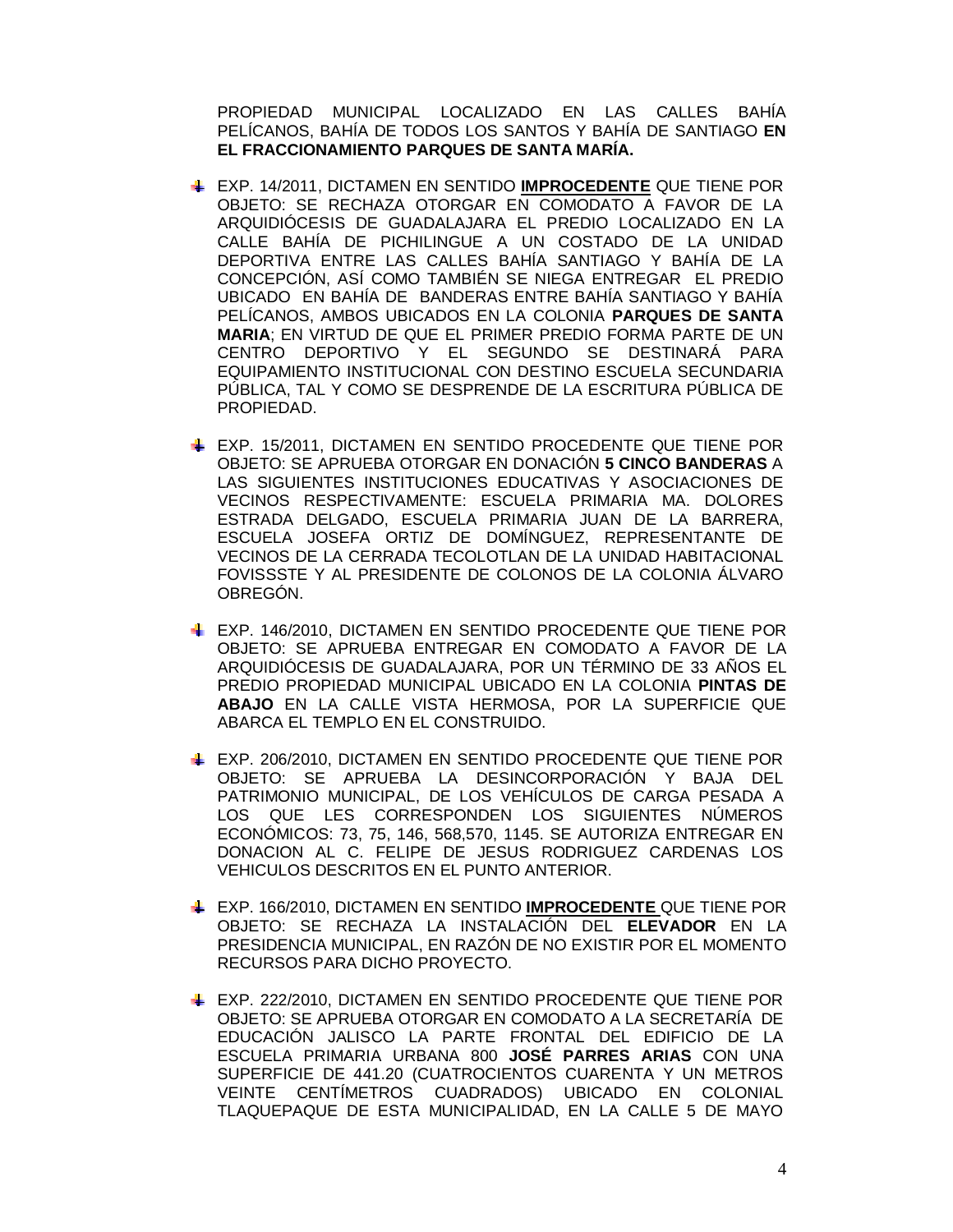ENTRE REPUBLICA DE VENEZUELA Y OCAMPO, POR UN TÉRMINO DE 30 AÑOS, CON LA FINALIDAD DE QUE EL PRESENTE COMODATO CONCLUYA AL MISMO TIEMPO QUE EL OTORGADO EN SESIÓN DE H. AYUNTAMIENTO EL 06 DE MARZO DE 2008, COMPLEMENTÁNDOSE DE ESTA FORMA LA SUPERFICIE TOTAL DEL PREDIO SEGÚN ESCRITURAS.

- EXP. 91/2010, DICTAMEN EN SENTIDO PROCEDENTE QUE TIENE POR OBJETO: SE APRUEBA LA SOLICITUD REPRESENTADA POR LA ASOCIACIÓN DE VECINOS DEL DESARROLLO HABITACIONAL DENOMINADO **"VALLE DEL SUR"**, RELATIVO A LA INSTALACIÓN DE PLUMAS AUTOMÁTICAS DE CONTROL EN EL INGRESO DEL CITADO DESARROLLO, CON LA FINALIDAD DE CONTROLAR, MAS NO DE RESTRINGIR EL INGRESO AL DESARROLLO, POR CONTAR CON ÁREAS DE CESIÓN PARA DESTINOS Y VIALIDADES PÚBLICAS EN SU INTERIOR.
- EXP. 35/2011, DICTAMEN EN SENTIDO PROCEDENTE QUE TIENE POR OBJETO: SE APRUEBE LA INICIATIVA DE TOMAR LA PRIMERA DE CUATRO ETAPAS QUE CONFORMAN LA TOTALIDAD DE LAS OBRAS DE INFRAESTRUCTURA BÁSICA RELATIVAS A LAS VIALIDADES DE LA ZONA DEL **SANTUARIO DE LOS MÁRTIRES**, CUYAS OBRAS SE REALIZARAN POR MEDIO DEL CONSEJO DE COLABORACIÓN MUNICIPAL DE TLAQUEPAQUE, JALISCO CON RECURSOS QUE RECABE DE LOS PARTICULARES POR CONTRIBUCIONES DE COOPERACIÓN PARA OBRAS PÚBLICAS, A CUENTA DE IMPUESTOS, DERECHOS Y/O APROVECHAMIENTOS POR FUTURAS ACCIONES URBANÍSTICAS DE JOSÉ AGUILAR VALENCIA Y CONDUEÑOS Y DE LA EMPRESA INVERDESARROLLOS INMOBILIARIOS, S.A. DE C.V., O QUIEN SE DESIGNE HASTA POR UN MONTO DE \$16'000,000.00 (DIECISÉIS MILLONES DE PESOS 00/100 M.N.).
- EXP. 71/2010, DICTAMEN EN SENTIDO **IMPROCEDENTE** QUE TIENE POR OBJETO: SE RECHAZA ENTREGAR EN COMODATO DOS HECTARES AL SISTEMA DIF JALISCO PARA LA CONSTRUCCION DE UN **CENTRO DE CAPACITACIÓN PARA MUJERES EN EL MUNICIPIO DE TLAQUEPAQUE**, EN EL POLIGONO DENOMINADO PARQUE CENTRAL EN EL CERRO DEL CUATRO, POR LAS RAZONES EXPRESADAS EN EL CUERPO DEL DICTAMEN.
- EXP. 32/2010, DICTAMEN EN SENTIDO **IMPROCEDENTE** QUE TIENE POR OBJETO: SE RECHAZA LA SOLICITUD POR PARTE DEL INSTITUTO NACIONAL DE ESTADÍSTICA Y GEOGRAFÍA **(INEGI),** A TRAVÉS DE LA DIRECCIÓN REGIONAL OCCIDENTE COORDINACIÓN ESTATAL JALISCO, DE UN ESPACIO PARA INSTALAR UNA OFICINA DE COORDINADORES DE ZONA DEL 25 AL 30 DE SEPTIEMBRE DEL PRESENTE AÑO, DE LUNES A DOMINGO EN HORARIO DE 8:00 A 18:00 HORAS, PARA LLEVAR A CABO EL LEVANTAMIENTO DEL **"CENSO DE POBLACIÓN Y VIVIENDA 2010"**, POR LAS RAZONES EXPRESADAS EN EL CUERPO DEL DICTAMEN.
- EXP. 136/2010, DICTAMEN EN SENTIDO **IMPROCEDENTE** QUE TIENE POR OBJETO: SE RECHAZA LA PROPUESTA PRESENTADA POR HABITANTES DEL **FRACCIONAMIENTO VILLAS LOS CANTAROS,** QUE TIENE POR OBJETO CERRAR LA CALLE ORFEBREROS HASTA LA CALLE TAMIAGUA PARA QUE SEA EXCLUSIVAMENTE ZONA PEATONAL., POR LAS RAZONES EXPRESADAS EN EL CUERPO DEL DICTAMEN.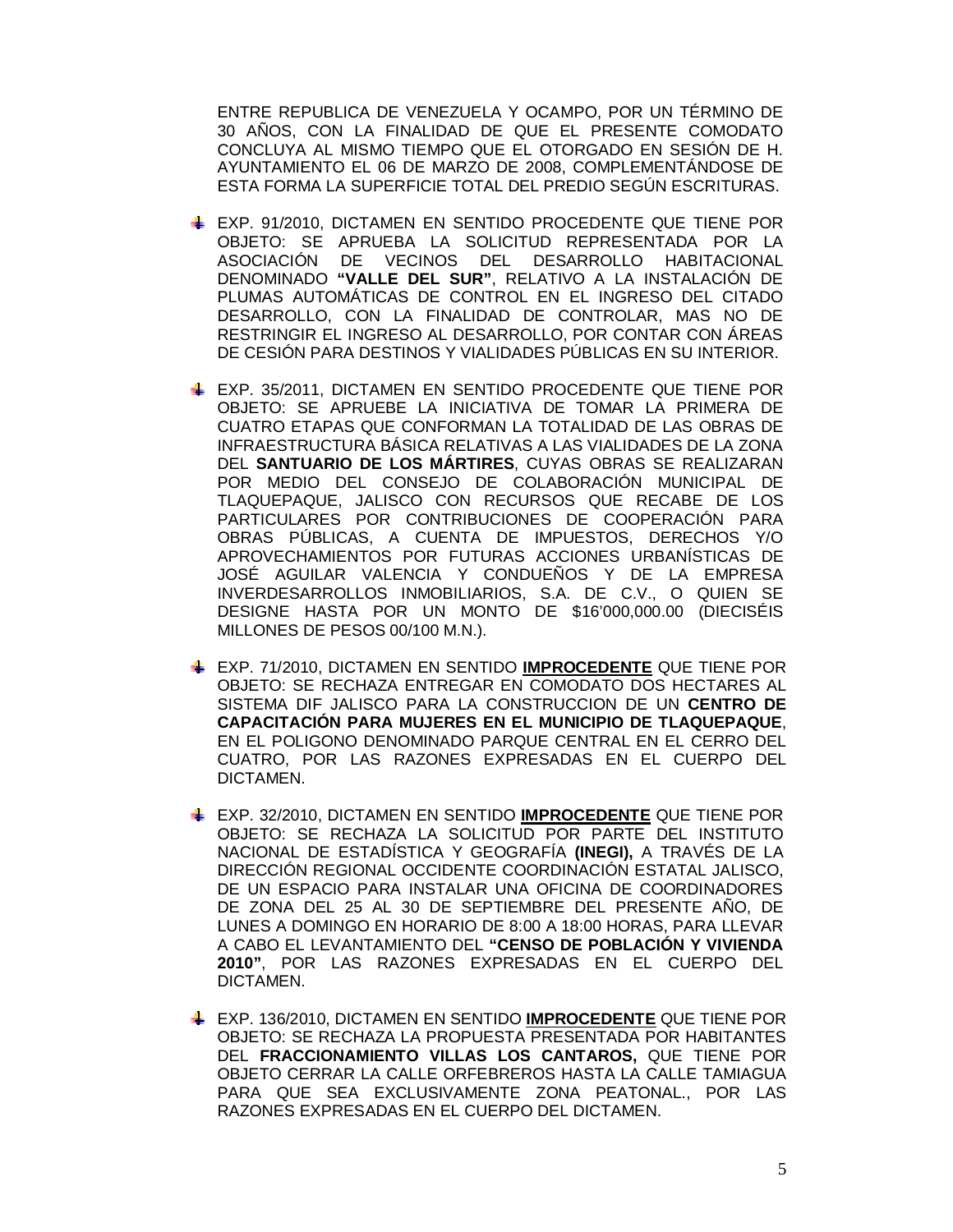EXP. 199/2010, DICTAMEN EN SENTIDO PROCEDENTE QUE TIENE POR OBJETO: **PRIMERO.-** SE REVOCA EL ACUERDO DE FECHA 27 DE NOVIEMBRE DEL AÑO 1980, MEDIANTE EL CUAL SE AUTORIZO LA DONACIÓN A FAVOR DE LA SECRETARIA DE SALUD DE 7 PREDIOS MUNICIPALES, EN RAZÓN DE NO EXISTIR SANCIÓN DEL CONGRESO DEL ESTADO DE JALISCO, REQUISITO PREVIO PARA SU APROBACIÓN. **SEGUNDO.-** SE APRUEBA OTORGAR EN COMODATO A LA SECRETARIA DE SALUD JALISCO DE LOS PREDIOS QUE SE SEÑALAN A CONTINUACIÓN:

a) UBICADO EN LA CALLE ROSALES Y ZALATITÁN SUPERFICIE APROXIMADA DE 4,694.49 M2.

b) UBICADO EN LA CALLE SANTA ROSALÍA SUPERFICIE APROXIMADA DE 1,000.00 M2.

c) UBICADO EN LA ZONA 22, 454 EN LAS JUNTAS, JAL., CON SUPERFICIE APROXIMADA DE 1,205.95 M2, ENTRE LAS CALLES OROZCO Y SAN MIGUEL.

d) UBICADO EN SAN PEDRITO CON UNA SUPERFICIE APROXIMADA DE 1,000.00 M2.

e) UBICADO EN LAS PINTAS, JAL., CON SUPERFICIE APROXIMADA DE 600.00 M2 ENTRE LAS CALLES LA PAZ Y 8 DE JULIO.

f) UBICADO EN TOLUQUILLA, JAL., CON SUPERFICIE APROXIMADA DE 1,170.00 M2 ENTRE EL MERCADO CAMPESINO Y CALLE SIN NOMBRE.

- EXP. 223/2010, DICTAMEN EN SENTIDO **IMPROCEDENTE** QUE TIENE POR OBJETO: SE RECHAZA LA CREACION DE LA **CASA DE LA CULTURA O MUSEO DE TRADICIONES** EN SAN MARTÍN DE LAS FLORES.
- EXP. 29/2010, DICTAMEN EN SENTIDO **IMPROCEDENTE** QUE TIENE POR OBJETO: SE RECHAZA REGULARIZAR EL **TIANGUIS** QUE SE UBICA LOS LUNES Y VIERNES DE CADA SEMANA POR LA CALLE DE MORELOS, EN LA COMUNIDAD DE **EMILIANO ZAPATA**, EN LA MUNICIPALIDAD DE TLAQUEPAQUE, POR SER UNA FUNCIÓN EJECUTIVA.
- EXP. 203/2010, DICTAMEN EN SENTIDO PROCEDENTE QUE TIENE POR OBJETO: SE APRUEBA FACULTAR AL C. PRESIDENTE MUNICIPAL, AL C. SECRETARIO GENERAL, AL C. SÍNDICO Y AL C. ENCARGADO DE LA HACIENDA MUNICIPAL, PARA QUE FIRMEN UN CONVENIO DE COORDINACIÓN, PARTICIPACIÓN Y EJECUCIÓN PARA EL DESARROLLO DE LA PRIMERA ETAPA DEL PROYECTO DENOMINADO **"ATLAS DE INFRAESTRUCTURA URBANA DE LA ZONA METROPOLITANA".**
- EXP. 192/2010, DICTAMEN EN SENTIDO **IMPROCEDENTE** QUE TIENE POR OBJETO: SE RECHAZA **MODIFICAR EL ARTÍCULO 57 DEL REGLAMENTO INTERIOR DEL AYUNTAMIENTO Y DE LA ADMINISTRACIÓN PÚBLICA,**  PARA QUE EN VEZ DE CITAR CON 24 HRS DE ANTICIPACIÓN, SE MODIFIQUE Y SE SEÑALE SE CITE CON 48 HRS DE ANTICIPACIÓN.
- EXP. 206/2010, DICTAMEN EN SENTIDO PROCEDENTE QUE TIENE POR OBJETO: **PRIMERO.**- SE APRUEBA LA DESINCORPORACIÓN DEL PATRIMONIO MUNICIPAL, DE 118 (CIENTO DIECIOCHO) VEHÍCULOS OFICIALES POR INCOSTEABILIDAD EN SU MANTENIMIENTO O REPARACIÓN CON LOS NUMEROS ECONOMICOS DESCRITOS EN EL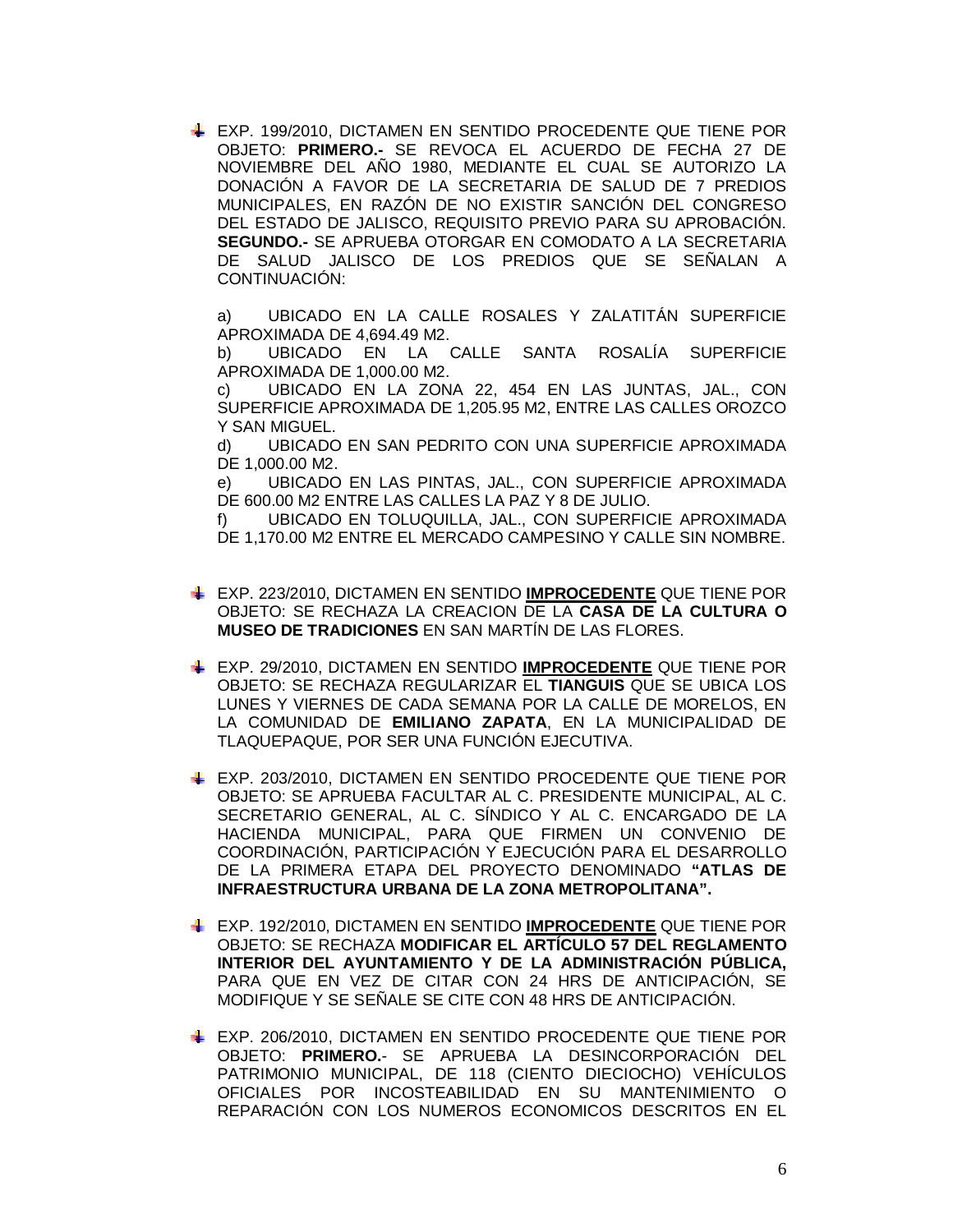DICTAMEN CORRESPONDIENTE. **SEGUNDO**.- SE APRUEBA LA VENTA DE LOS VEHÍCULOS A EMPLEADOS DEL AYUNTAMIENTO QUE PERCIBAN UN SUELDO DE HASTA \$13,000.00 (TRECE MIL PESOS 00/100 M. N.) MENSUALES; VENTAS QUE DEBERÁN HACERSE EN UN TÉRMINO DE 15 DÍAS CONTADOS A PARTIR DE LA PUBLICACIÓN DEL PRESENTE ACUERDO. **TERCERO.-** SE APRUEBA LA VENTA EN SUBASTA PÚBLICA DE LOS VEHÍCULOS QUE NO HAYAN SIDO MATERIA DE COMPRA POR LOS EMPLEADOS DEL H. AYUNTAMIENTO. **CUARTO.-** SE INSTRUYE AL ENCARGADO DE LA HACIENDA MUNICIPAL PARA QUE EL DINERO RECAUDADO POR LA VENTA TOTAL DE VEHÍCULOS SEA DESTINADO PARA LA COMPRA DE REFACCIONES NECESARIAS PARA LA REPARACIÓN DE LOS VEHÍCULOS PROPIEDAD MUNICIPAL. **QUINTO**.- SE FACULTA AL PRESIDENTE MUNICIPAL, SÍNDICO Y SECRETARIO GENERAL DEL AYUNTAMIENTO PARA FORMALIZAR LOS INSTRUMENTOS JURÍDICOS A QUE HAYA LUGAR.

- EXP. 33/2011, DICTAMEN EN SENTIDO PROCEDENTE QUE TIENE POR OBJETO: SE APRUEBA LA DONACIÓN DE 5,000 M2 DEL PREDIO DONDE SE ENCUENTRA LOCALIZADA LA **"UNIDAD VALENTÍN GÓMEZ FARIAS"** A FAVOR DE LA **UNIVERSIDAD DE GUADALAJARA** PARA LA CONSTRUCCIÓN DE UNA ESCUELA PREPARATORIA.
- EXP. 34/2011, DICTAMEN EN SENTIDO PROCEDENTE QUE TIENE POR OBJETO: SE APRUEBA LA EJECUCIÓN DE LA OBRA PLANTEADA POR LA **UNIVERSIDAD DE GUADALAJARA** PARA LA AMPLIACIÓN Y CONSTRUCCIÓN DE AULAS DE LA PREPARATORIA UBICADA EN LA DELEGACIÓN DE SANTA ANITA, HASTA POR LA CANTIDAD DE \$5´000,000.00 (CINCO MILLONES DE PESOS 00/100 M.N.).
- EXP. 275/2010, DICTAMEN EN SENTIDO PROCEDENTE QUE TIENE POR OBJETO: SE APRUEBA TANTO EN LO GENERAL, COMO EN LO PARTICULAR LA CREACIÓN DEL REGLAMENTO PARA **REGULAR LA ENTREGA DEL INCENTIVO ECONÓMICO A LOS JÓVENES SOBRESALIENTES** DE TLAQUEPAQUE.

# **VI. ASUNTOS GENERALES.**

- SE AUTORICE AL PRESIDENTE MUNICIPAL Y SINDICO MUNICIPAL, RESPECTIVAMENTE, PARA QUE SUSCRIBAN EL CONVENIO DE COLABORACIÓN, PARTICIPACION Y EJECUCIÓN CON EL GOBIERNO DEL ESTADO, PARA LA EJECUCIÓN DE LA OBRA **SEGUNDA ETAPA DEL COLECTOR PLUVIAL INDEPENDENCIA.**
- SE AUTORICEN AL PRESIDENTE MUNICIPAL, SECRETARIO DEL AYUNTAMIENTO, SINDICO MUNICIPAL Y ENCARGADO DE LA HACIENDA MUNICIPAL LA FIRMA DEL CONVENIO DE COLABORACION CON LA ASOCIACION DENOMINADA NATURALITER MEX. A.C. PARA LA EXPOSICIÓN DENOMINADA **"VAMPIROS MITOS MILENARIOS"**, MISMA QUE SE LLEVARA A CABO EN EL CENTRO CULTURAL EL REFUGIO DEL DIA 04 DE MARZO AL 12 DE MAYO DEL PRESENTE AÑO.
- SE AUTORICE AL PRESIDENTE MUNICIPAL, SECRETARIO DEL AYUNTAMIENTO, SINDICO MUNICIPAL Y ENCARGADO DE LA HACIENDA MUNICIPAL, PARA ENTREGAR EN DONACIÓN A LA UNIDAD MUNICIPAL DE PROTECCION CIVIL Y BOMBEROS DEL MUNICIPIO DE ZAPOTILTIC,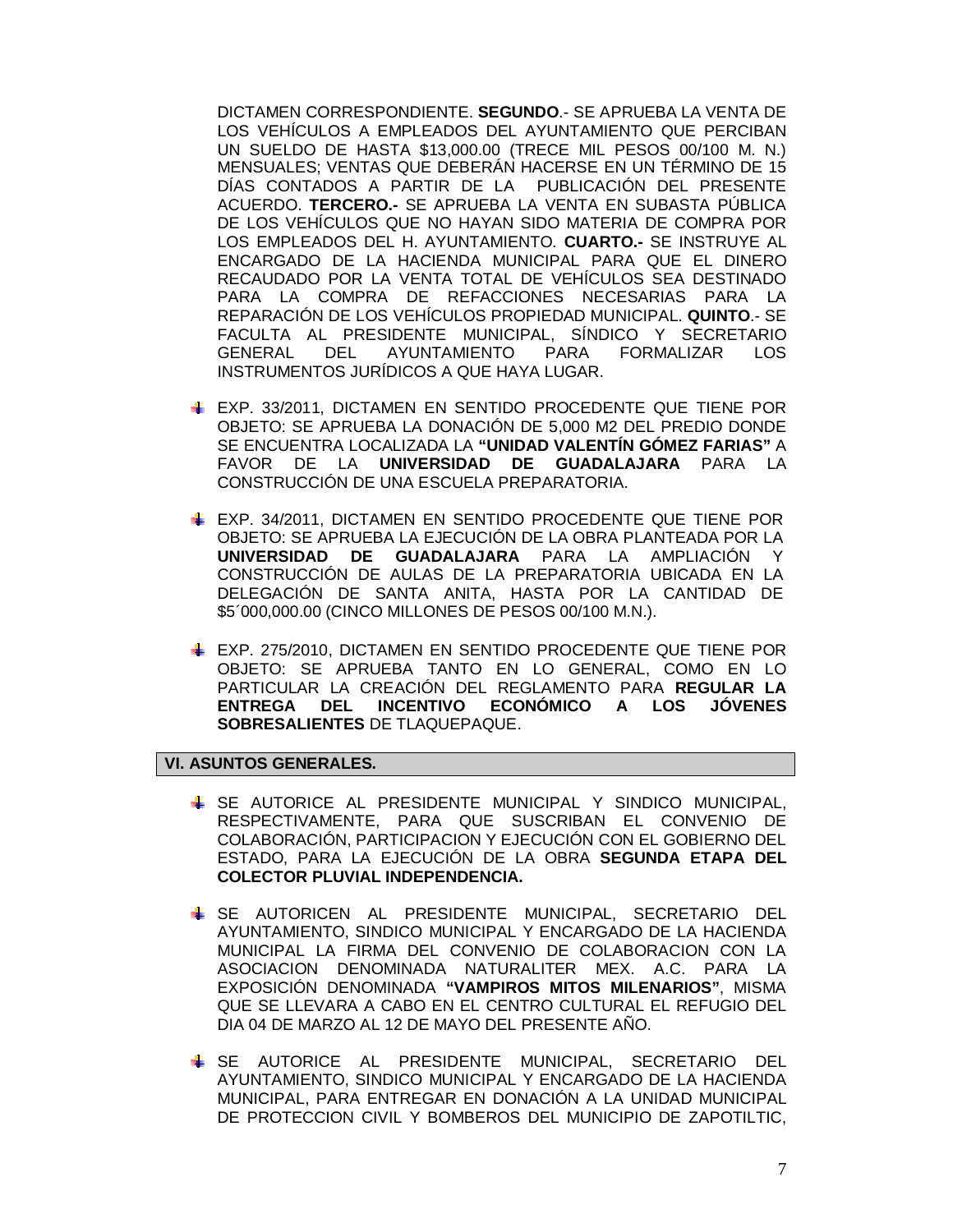JALISCO **UNA CAJA DE CAMIONETA DE TRES TONELADAS.** SE INSTRUYE AL DIRECTOR DE PATRIMONIO MUNICIPAL, PARA QUE SE DESINCORPORE DEL PADRÓN DE BIENES PERTENECIENTES AL MUNICIPIO **UNA CAJA DE CAMIONETA DE TRES TONELADAS** Y LA REGISTRE COMO BIEN OTORGADO EN DONACIÓN.

- SE APRUEBE EL **DESINCORPORAR Y DAR DE BAJA** DEL PATRIMONIO MUNICIPAL, LOS **EQUIPOS DE COMPUTO** DONADOS A LAS DIFERENTES INSTITUCIONES EDUCATIVAS.
- SE APRUEBE LA MODIFICACIÓN DEL ACUERDO DE AYUNTAMIENTO DE FECHA 10 DE FEBRERO DE 2010 QUE A LA LETRA DICE: SE AUTORIZA ENTREGAR EN DONACION AL SISTEMA INTERMUNICIPAL DE AGUA POTABLE Y ALCANTARILLADO (S.I.A.P.A.) LAS REDES DE AGUA POTABLE Y ALCANTARILLADO, ASI COMO LAS FUENTES DE ABASTECIMIENTO DE LAS COLONIAS "LAS LIEBRES" Y "MISIÓN MAGNOLIAS", POR SER ESTE ORGANISMO OPERADOR QUIEN TIENE A SU CARGO EL ABASTO DE AGUA POTABLE A LOS HABITANTES DE TALES FRACCIONAMIENTOS; *PARA QUEDAR DE LA SIGUIENTE FORMA:* SE AUTORIZA ENTREGAR EN DONACION AL SISTEMA INTERMUNICIPAL DE AGUA POTABLE Y ALCANTARILLADO (S.I.A.P.A.) LAS REDES DE AGUA POTABLE Y ALCANTARILLADO DE LA COLONIA **"LAS LIEBRES" Y DE LAS ETAPAS 1 A 5 DEL DESARROLLO DENOMINADO "VALLE VERDE";** ASI MISMO LAS REDES DE AGUA POTABLE Y ALCATARILLADO Y LA FUENTE DE ABASTECIMIENTO DEL DESARROLLO HABITACONAL DENOMINADO **"MISIÓN MAGNOLIAS",** POR SER ESTE ORGANISMO OPERADOR QUIEN TIENE A SU CARGO EL ABASTO DE AGUA POTABLE A LOS HABITANTES DE TAL COLONIA Y TALES DESARROLLOS.
- **PRIMERO.-** SE APRUEBE LA PERMUTA POR AREAS DE CESION PARA DESTINOS Y DE EQUIPAMIENTO, A LOS PROPIETARIOS QUE RESULTEN AFECTADOS POR LA SUPERFICIE DE AFECTACIÓN POR LA SERVIDUMBRE DE UTILIDAD PÚBLICA GENERADA POR LA OBRA "PROLONGACIÓN DE LA AVENIDA 8 DE JULIO", QUE SE PRETENDEN REALIZAR EN EL TRAMO COMPRENDIDO DE LA AVENIDA GONZÁLEZ GALLO HASTA EL LIMITE SUR DE ESTE MUNICIPIO EN EL PUNTO COLINDANTE CON EL MUNICIPIO DE TLAJOMULCO; RESPECTO DE LOS PREDIOS QUE SE UBICAN EN EL ÁREA SEÑALADA Y CUYOS PROPIETARIOS DESEEN OPTAR POR LA PERMUTA. **SEGUNDO.-** SE INSTRUYE A LA DIRECCIÓN GENERAL DE OBRAS PÚBLICAS A ELABORAR LAS FICHAS TÉCNICAS EN LAS QUE SE INDIQUE LA SUPERFICIE DE AFECTACIÓN PARA CADA UNO DE LOS POLÍGONOS COMPRENDIDOS EN EL ÁREA A DESARROLLAR LA OBRA DENOMINADA<br>"PR**OLONGACIÓN AVENIDA 8 DE JULIO**". **TERCERO.-** LOS **"PROLONGACIÓN AVENIDA 8 DE JULIO"**. **TERCERO.-** LOS PROPIETARIOS DE CADA INMUEBLE; SEA PERSONA FÍSICA O MORAL; DEBERÁN DE PRESENTARSE A LA FIRMA DE UN CONVENIO DE ACEPTACIÓN DE LOS TÉRMINOS Y CONDICIONES EN LOS QUE EL GOBIERNO DEL ESTADO A TRAVÉS DE LA SECRETARIA DE DESARROLLO URBANO Y EL MUNICIPIO PRESENTARAN PARA EFECTOS DE EJECUTAR LAS OBRAS DE LA CONTINUACIÓN DE LA AVENIDA 8 DE JULIO, DEBIENDO ACREDITAR SU PERSONALIDAD JURÍDICA Y LA LEGAL PROPIEDAD Y POSESIÓN DEL INMUEBLE A FIN DE ESTAR EN CONDICIÓN DE ACCEDER A LOS SUPUESTOS SEÑALADOS. **CUARTO.-** SE FACULTA AL PRESIDENTE MUNICIPAL, SÍNDICO MUNICIPAL, SECRETARIO GENERAL Y ENCARGADO DE LA HACIENDA MUNICIPAL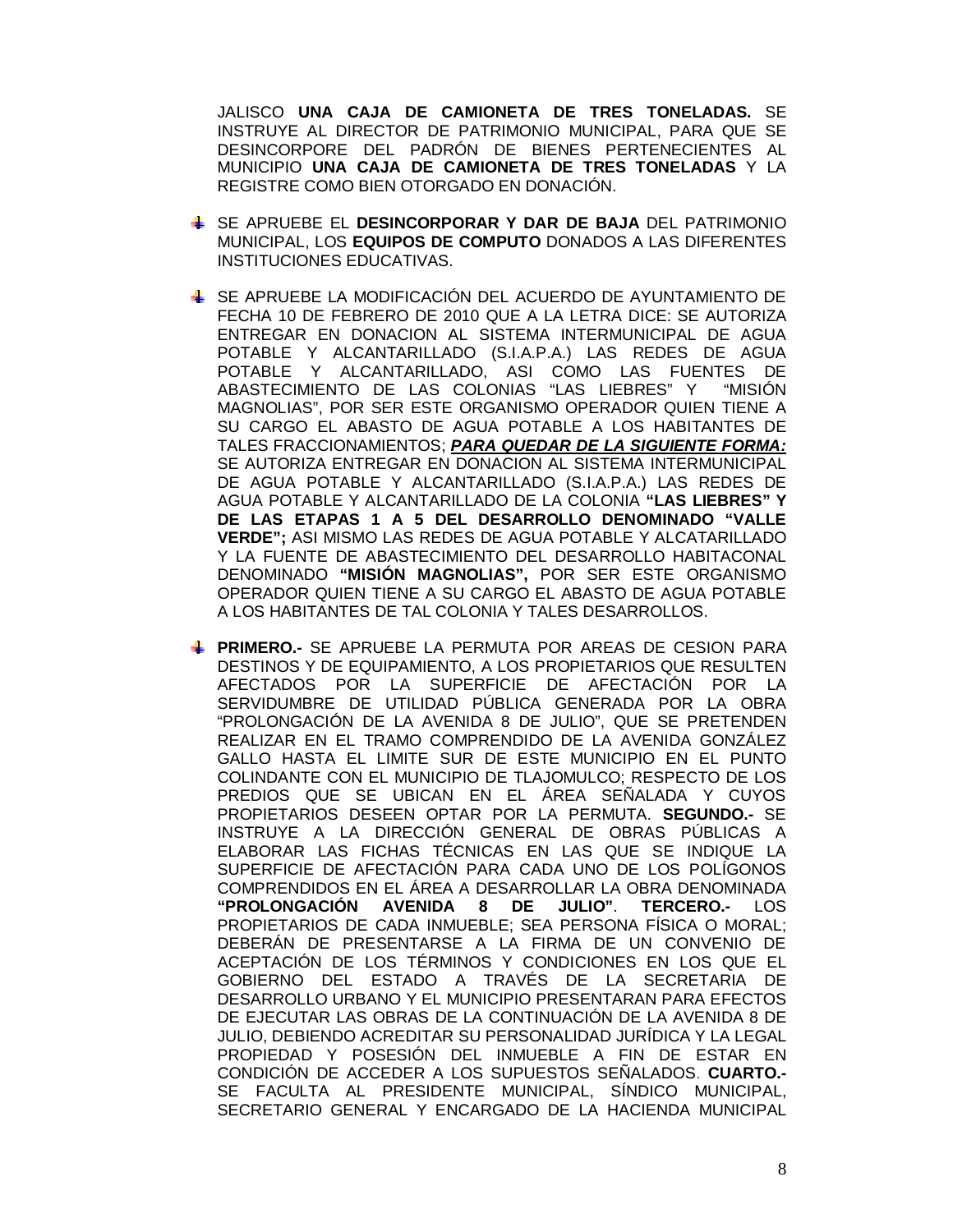PARA LA CELEBRACIÓN DE LOS CONVENIOS DE PERMUTA CON LOS CIUDADANOS AFECTADOS POR LA OBRA DENOMINADA "PROLONGACIÓN AVENIDA 8 DE JULIO".

- SE AUTORICE LA CONTRATACIÓN DEL C. ALONSO HERNÁNDEZ SÁNCHEZ PARA QUE DE SOPORTE Y MANTENIMIENTO AL **SISTEMA INTEGRAL DE INGRESOS DENOMINADO TAURO** POR UN COSTO DE INVERSIÓN MENSUAL DE \$32,849.46 (TREINTA Y DOS MIL OCHO CIENTOS CUARENTA Y NUEVE PESOS 46/100 M.N.) INCLUYENDO I.V.A. TENIENDO COMO CONTRATACIÓN MÍNIMA DE 1 (UN) AÑO CORRESPONDIENTE AL AÑO 2011 Y MÁXIMO A LA CONCLUSIÓN DE ESTA ADMINISTRACIÓN DE ENERO A SEPTIEMBRE DEL AÑO 2012.
- SE AUTORICE A LA EMPRESA **TELEFONOS DE MEXICO** EN EL EDIFICIO UBICADO EN LA CONFLUENCIA DE LA CALLE CONSTITUCION Y AV. NIÑOS HEROES EN TLAQUEPAQUE, LA INSTALACION DE UN MURAL ARTISTICO; LA PINTURA SERÁ ELABORADA SOBRE MOSAICOS, LA CUAL CUBRIRÁ UNA SUPERFICIE DE 252 M2, MOSTRANDO EL CONJUNTO DE LAS PRINCIPALES TRADICIONES Y ATRACTIVOS DE TLAQUEPAQUE, MISMA QUE ESTARÁ EXENTO DE PERMISO O LICENCIA PARA SU INSTALACION Y PERMANENCIA, EN EL ENTENDIDO DE QUE NO ES UN ANUNCIO ESPECTACULAR, NI DE PROMOCIÓN COMERCIAL PARA LAS EMPRESAS.
- SE AUTORICE AL PRESIDENTE MUNICIPAL, SECRETARIO DEL AYUNTAMIENTO, SINDICO MUNICIPAL Y ENCARGADO DE LA HACIENDA MUNICIPAL, LA FIRMA DEL CONTRATO DE COMODATO CON LA EMPRESA DENOMINADA **AGRICULTURA PROTEGIDA Y DESARROLLO EMPRESARIAL A.C.** DE UN PREDIO PROPIEDAD MUNICIPAL CON UNA SUPERFICIE DE 5,000 M2, PARA LA CONSTRUCCIÓN DE UNA ESCUELA – INVERNADERO.
- SE AUTORICE ACUERDO DE COORDINACIÓN PARA LA DISTRIBUCIÓN Y OPERACIÓN DE LOS SUBSIDIOS DEL PROGRAMA **RESCATE DE ESPACIOS PUBLICOS** DEL RAMO ADMINISTRATIVO 20 DESARROLLO SOCIAL SEDESOL Y DEL EJECUTIVO FEDERAL, A TRAVES DE LA SECRETARIA DE DESARROLLO SOCIAL SEDESOL Y DEL EJECUTIVO DEL ESTADO, DE CONFORMIDAD A LOS SUBSIDIOS AUTORIZADOS EN EL DECRETO DE PRESUPUESTO DE EGRESOS DE LA FEDERACION PARA EL EJERCICIO FISCAL 2011.
- SE AUTORICE ACUERDO DE COORDINACIÓN PARA LA ASIGNACION Y OPERACIÓN DE LOS SUBSIDIOS DEL PROGRAMA **HABITAT** VERTIENTE GENERAL DEL RAMOS ADMINISTRATIVO 20 DESARROLLO SOCIAL CON EL EJECUTIVO FEDEAL, A TRAVES DE LA SECRETARIA DE DESARROLLO SOCIAL SEDESOL Y DEL EJECUTIVO DEL ESTADO, DE ACUERDO A LOS SUBSIDIOS AUTORIZADOS EN EL DECRETO DE PRESUPUESTO DE EGRESOS DE LA FEDERACION PARA EL EJERCICIO FISCAL 2011.
- SE AUTORICE AL PRESIDENTE MUNICIPAL, SECRETARIO DEL AYUNTAMIENTO, SINDICO MUNICIPAL Y ENCARGADO DE LA HACIENDA MUNICIPAL, PARA LA FIRMA DEL **CONVENIO DE COLABORACIÓN CON LA ASOCIACIÓN DE PARQUES INDUSTRIALES DE JALISCO,** QUE FACILITE LOS TRAMITES PARA LA OBTENCIÓN DE LICENCIAS DE